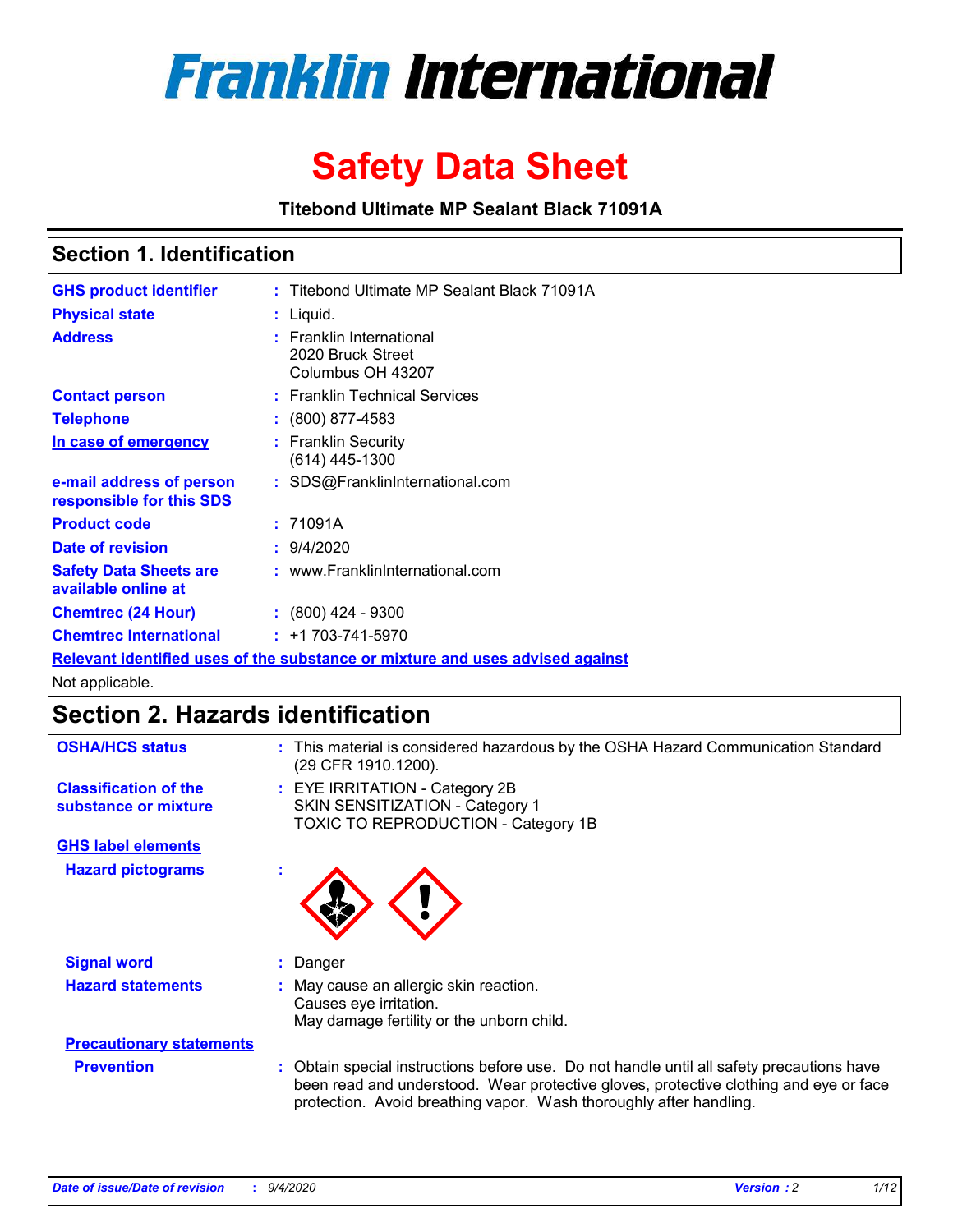### **Section 2. Hazards identification**

| <b>Response</b>                            | : IF exposed or concerned: Get medical advice or attention. Wash contaminated clothing<br>before reuse. IF ON SKIN: Wash with plenty of water. IF IN EYES: Rinse cautiously<br>with water for several minutes. Remove contact lenses, if present and easy to do.<br>Continue rinsing. If eye irritation persists: Get medical advice or attention. |
|--------------------------------------------|----------------------------------------------------------------------------------------------------------------------------------------------------------------------------------------------------------------------------------------------------------------------------------------------------------------------------------------------------|
| <b>Storage</b>                             | : Store locked up.                                                                                                                                                                                                                                                                                                                                 |
| <b>Disposal</b>                            | : Dispose of contents and container in accordance with all local, regional, national and<br>international regulations.                                                                                                                                                                                                                             |
| <b>Hazards not otherwise</b><br>classified | : Product generates methanol during cure.                                                                                                                                                                                                                                                                                                          |

# **Section 3. Composition/information on ingredients**

| <b>Ingredient name</b>       | $\frac{9}{6}$ | <b>CAS number</b> |
|------------------------------|---------------|-------------------|
| 3-aminopropyltriethoxysilane | ≤3            | 919-30-2          |
| Dibutyltin dilaurate         | ∣≤0.3         | 77-58-7           |

Any concentration shown as a range is to protect confidentiality or is due to batch variation.

**There are no additional ingredients present which, within the current knowledge of the supplier and in the concentrations applicable, are classified as hazardous to health or the environment and hence require reporting in this section.**

**Occupational exposure limits, if available, are listed in Section 8.**

### **Section 4. First aid measures**

| <b>Description of necessary first aid measures</b> |                                                                                                                                                                                                                                                                                                                                                                                                                                                                                                                                                                                                                                                                                                                                                                           |
|----------------------------------------------------|---------------------------------------------------------------------------------------------------------------------------------------------------------------------------------------------------------------------------------------------------------------------------------------------------------------------------------------------------------------------------------------------------------------------------------------------------------------------------------------------------------------------------------------------------------------------------------------------------------------------------------------------------------------------------------------------------------------------------------------------------------------------------|
| <b>Eye contact</b>                                 | : Immediately flush eyes with plenty of water, occasionally lifting the upper and lower<br>eyelids. Check for and remove any contact lenses. Continue to rinse for at least 10<br>minutes. If irritation persists, get medical attention.                                                                                                                                                                                                                                                                                                                                                                                                                                                                                                                                 |
| <b>Inhalation</b>                                  | : Remove victim to fresh air and keep at rest in a position comfortable for breathing. If<br>not breathing, if breathing is irregular or if respiratory arrest occurs, provide artificial<br>respiration or oxygen by trained personnel. It may be dangerous to the person providing<br>aid to give mouth-to-mouth resuscitation. Get medical attention. If unconscious, place<br>in recovery position and get medical attention immediately. Maintain an open airway.<br>Loosen tight clothing such as a collar, tie, belt or waistband. In case of inhalation of<br>decomposition products in a fire, symptoms may be delayed. The exposed person may<br>need to be kept under medical surveillance for 48 hours.                                                       |
| <b>Skin contact</b>                                | : Wash with plenty of soap and water. Remove contaminated clothing and shoes. Wash<br>contaminated clothing thoroughly with water before removing it, or wear gloves.<br>Continue to rinse for at least 10 minutes. Get medical attention. In the event of any<br>complaints or symptoms, avoid further exposure. Wash clothing before reuse. Clean<br>shoes thoroughly before reuse.                                                                                                                                                                                                                                                                                                                                                                                     |
| <b>Ingestion</b>                                   | : Wash out mouth with water. Remove dentures if any. Remove victim to fresh air and<br>keep at rest in a position comfortable for breathing. If material has been swallowed and<br>the exposed person is conscious, give small quantities of water to drink. Stop if the<br>exposed person feels sick as vomiting may be dangerous. Do not induce vomiting<br>unless directed to do so by medical personnel. If vomiting occurs, the head should be<br>kept low so that vomit does not enter the lungs. Get medical attention. Never give<br>anything by mouth to an unconscious person. If unconscious, place in recovery position<br>and get medical attention immediately. Maintain an open airway. Loosen tight clothing<br>such as a collar, tie, belt or waistband. |
| Most important symptoms/effects, acute and delayed |                                                                                                                                                                                                                                                                                                                                                                                                                                                                                                                                                                                                                                                                                                                                                                           |
| <b>Potential acute health effects</b>              |                                                                                                                                                                                                                                                                                                                                                                                                                                                                                                                                                                                                                                                                                                                                                                           |
| <b>Eye contact</b>                                 | : May cause eye irritation.                                                                                                                                                                                                                                                                                                                                                                                                                                                                                                                                                                                                                                                                                                                                               |
| <b>Inhalation</b>                                  | : No known significant effects or critical hazards.                                                                                                                                                                                                                                                                                                                                                                                                                                                                                                                                                                                                                                                                                                                       |
|                                                    |                                                                                                                                                                                                                                                                                                                                                                                                                                                                                                                                                                                                                                                                                                                                                                           |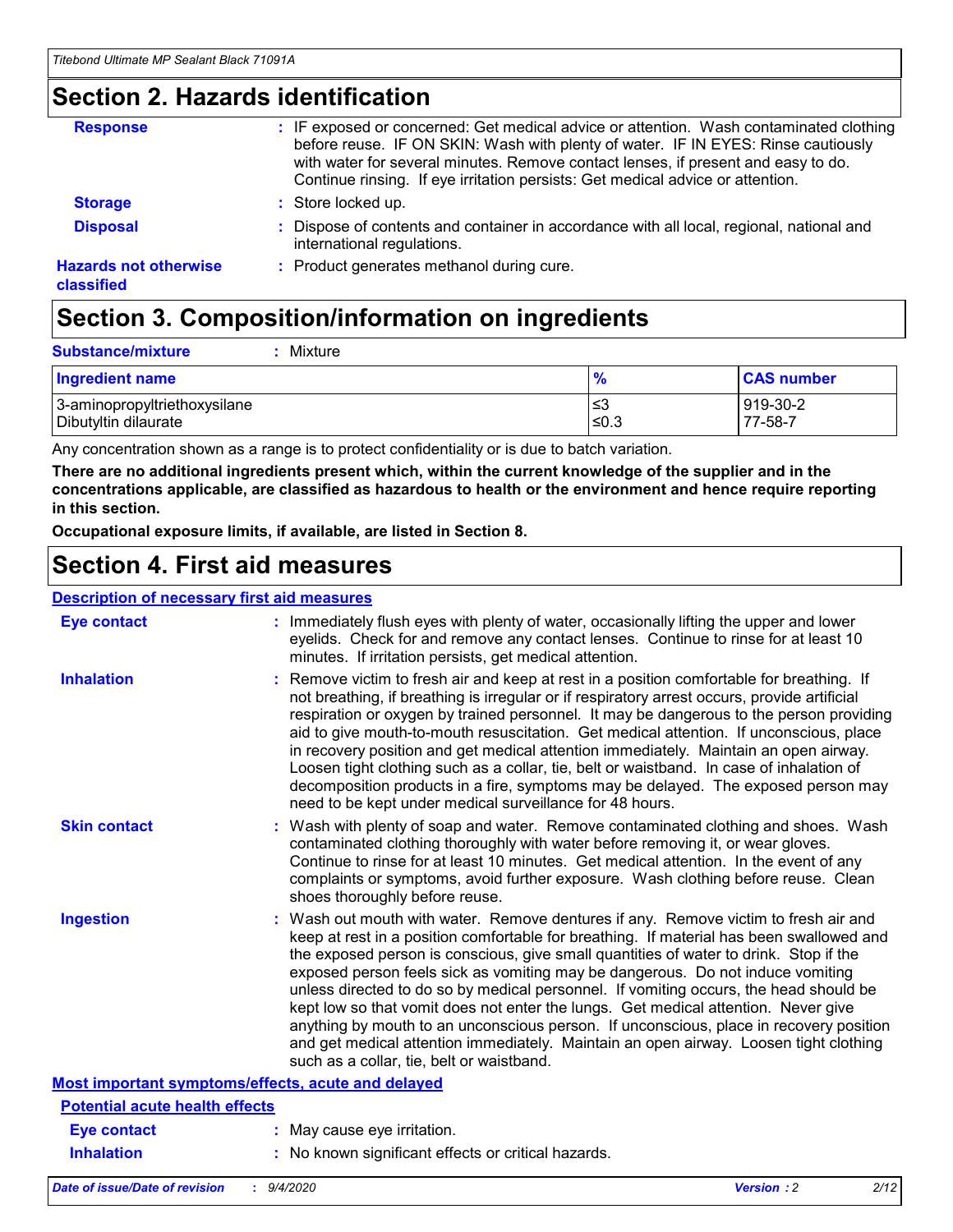# **Section 4. First aid measures**

| <b>Skin contact</b>                 |                                                                                                                                                                                                                                                                                                                                                                                                                 | : May cause skin irritation.                                                                                                                                             |  |  |
|-------------------------------------|-----------------------------------------------------------------------------------------------------------------------------------------------------------------------------------------------------------------------------------------------------------------------------------------------------------------------------------------------------------------------------------------------------------------|--------------------------------------------------------------------------------------------------------------------------------------------------------------------------|--|--|
| <b>Ingestion</b>                    |                                                                                                                                                                                                                                                                                                                                                                                                                 | : No known significant effects or critical hazards.                                                                                                                      |  |  |
| <b>Over-exposure signs/symptoms</b> |                                                                                                                                                                                                                                                                                                                                                                                                                 |                                                                                                                                                                          |  |  |
| <b>Eye contact</b>                  |                                                                                                                                                                                                                                                                                                                                                                                                                 | : Adverse symptoms may include the following:<br>irritation<br>watering<br>redness                                                                                       |  |  |
| <b>Inhalation</b>                   |                                                                                                                                                                                                                                                                                                                                                                                                                 | : Adverse symptoms may include the following:<br>reduced fetal weight<br>increase in fetal deaths<br>skeletal malformations                                              |  |  |
| <b>Skin contact</b>                 |                                                                                                                                                                                                                                                                                                                                                                                                                 | : Adverse symptoms may include the following:<br>irritation<br>redness<br>reduced fetal weight<br>increase in fetal deaths<br>skeletal malformations                     |  |  |
| <b>Ingestion</b>                    |                                                                                                                                                                                                                                                                                                                                                                                                                 | : Adverse symptoms may include the following:<br>reduced fetal weight<br>increase in fetal deaths<br>skeletal malformations                                              |  |  |
|                                     |                                                                                                                                                                                                                                                                                                                                                                                                                 | <u>Indication of immediate medical attention and special treatment needed, if necessary</u>                                                                              |  |  |
| <b>Notes to physician</b>           |                                                                                                                                                                                                                                                                                                                                                                                                                 | : In case of inhalation of decomposition products in a fire, symptoms may be delayed.<br>The exposed person may need to be kept under medical surveillance for 48 hours. |  |  |
| <b>Specific treatments</b>          |                                                                                                                                                                                                                                                                                                                                                                                                                 | : No specific treatment.                                                                                                                                                 |  |  |
| <b>Protection of first-aiders</b>   | : No action shall be taken involving any personal risk or without suitable training. If it is<br>suspected that fumes are still present, the rescuer should wear an appropriate mask or<br>self-contained breathing apparatus. It may be dangerous to the person providing aid to<br>give mouth-to-mouth resuscitation. Wash contaminated clothing thoroughly with water<br>before removing it, or wear gloves. |                                                                                                                                                                          |  |  |
|                                     |                                                                                                                                                                                                                                                                                                                                                                                                                 |                                                                                                                                                                          |  |  |

**See toxicological information (Section 11)**

### **Section 5. Fire-fighting measures**

| <b>Extinguishing media</b>                               |                                                                                                                                                                                                     |
|----------------------------------------------------------|-----------------------------------------------------------------------------------------------------------------------------------------------------------------------------------------------------|
| <b>Suitable extinguishing</b><br>media                   | : Use an extinguishing agent suitable for the surrounding fire.                                                                                                                                     |
| <b>Unsuitable extinguishing</b><br>media                 | $:$ None known.                                                                                                                                                                                     |
| <b>Specific hazards arising</b><br>from the chemical     | : In a fire or if heated, a pressure increase will occur and the container may burst.                                                                                                               |
| <b>Hazardous thermal</b><br>decomposition products       | Decomposition products may include the following materials:<br>carbon dioxide<br>carbon monoxide<br>nitrogen oxides<br>metal oxide/oxides                                                           |
| <b>Special protective actions</b><br>for fire-fighters   | : Promptly isolate the scene by removing all persons from the vicinity of the incident if<br>there is a fire. No action shall be taken involving any personal risk or without suitable<br>training. |
| <b>Special protective</b><br>equipment for fire-fighters | : Fire-fighters should wear appropriate protective equipment and self-contained breathing<br>apparatus (SCBA) with a full face-piece operated in positive pressure mode.                            |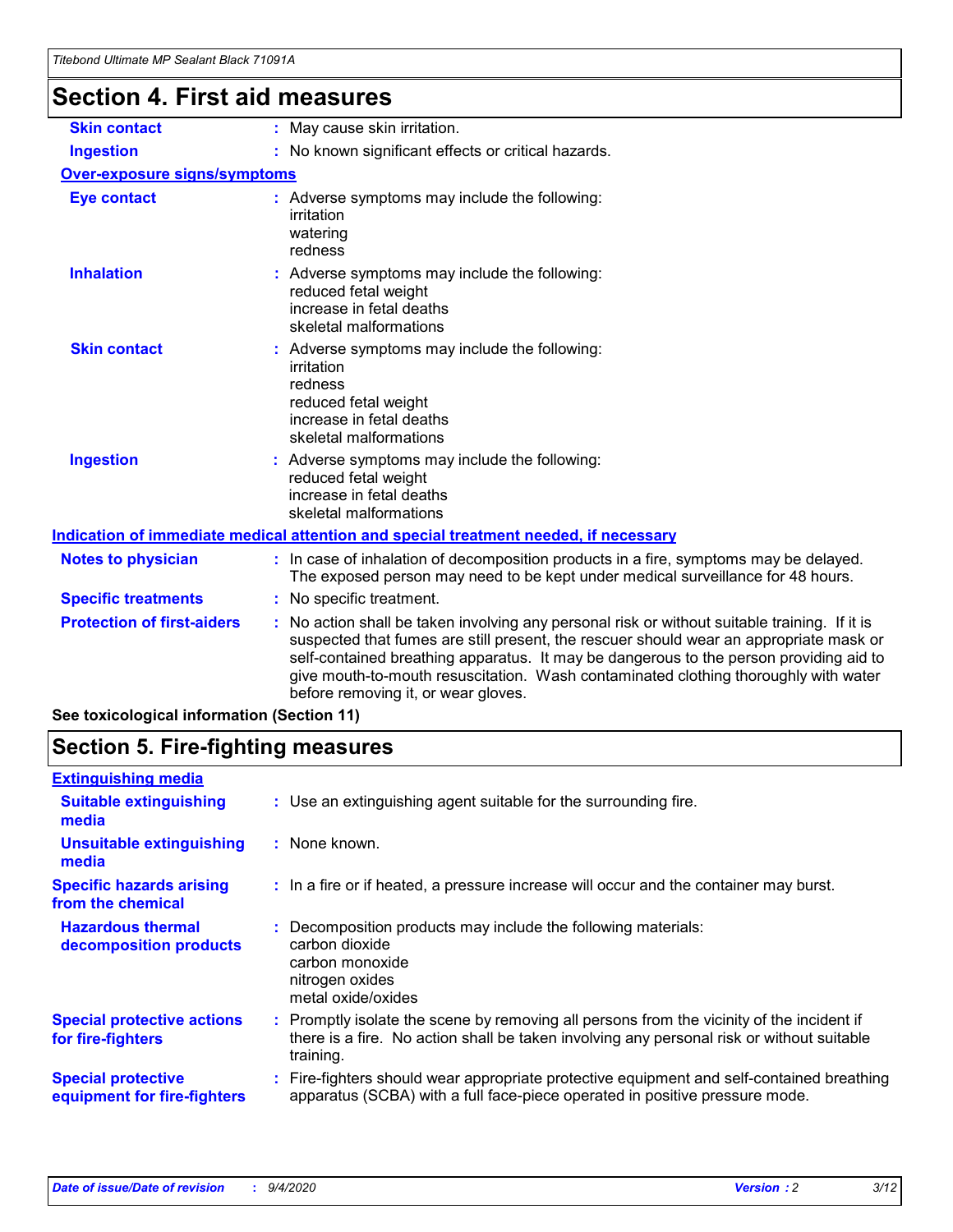### **Section 6. Accidental release measures**

|                                                              | <b>Personal precautions, protective equipment and emergency procedures</b>                                                                                                                                                                                                                                                                                                                                                                                                                                                                                                                                                                                                                                   |  |  |  |
|--------------------------------------------------------------|--------------------------------------------------------------------------------------------------------------------------------------------------------------------------------------------------------------------------------------------------------------------------------------------------------------------------------------------------------------------------------------------------------------------------------------------------------------------------------------------------------------------------------------------------------------------------------------------------------------------------------------------------------------------------------------------------------------|--|--|--|
| For non-emergency<br>personnel                               | : No action shall be taken involving any personal risk or without suitable training.<br>Evacuate surrounding areas. Keep unnecessary and unprotected personnel from<br>entering. Do not touch or walk through spilled material. Avoid breathing vapor or mist.<br>Provide adequate ventilation. Wear appropriate respirator when ventilation is<br>inadequate. Put on appropriate personal protective equipment.                                                                                                                                                                                                                                                                                             |  |  |  |
| For emergency responders                                     | : If specialized clothing is required to deal with the spillage, take note of any information in<br>Section 8 on suitable and unsuitable materials. See also the information in "For non-<br>emergency personnel".                                                                                                                                                                                                                                                                                                                                                                                                                                                                                           |  |  |  |
| <b>Environmental precautions</b>                             | : Avoid dispersal of spilled material and runoff and contact with soil, waterways, drains<br>and sewers. Inform the relevant authorities if the product has caused environmental<br>pollution (sewers, waterways, soil or air).                                                                                                                                                                                                                                                                                                                                                                                                                                                                              |  |  |  |
| <b>Methods and materials for containment and cleaning up</b> |                                                                                                                                                                                                                                                                                                                                                                                                                                                                                                                                                                                                                                                                                                              |  |  |  |
| <b>Small spill</b>                                           | : Stop leak if without risk. Move containers from spill area. Dilute with water and mop up<br>if water-soluble. Alternatively, or if water-insoluble, absorb with an inert dry material and<br>place in an appropriate waste disposal container. Dispose of via a licensed waste<br>disposal contractor.                                                                                                                                                                                                                                                                                                                                                                                                     |  |  |  |
| <b>Large spill</b>                                           | : Stop leak if without risk. Move containers from spill area. Approach release from<br>upwind. Prevent entry into sewers, water courses, basements or confined areas. Wash<br>spillages into an effluent treatment plant or proceed as follows. Contain and collect<br>spillage with non-combustible, absorbent material e.g. sand, earth, vermiculite or<br>diatomaceous earth and place in container for disposal according to local regulations<br>(see Section 13). Dispose of via a licensed waste disposal contractor. Contaminated<br>absorbent material may pose the same hazard as the spilled product. Note: see<br>Section 1 for emergency contact information and Section 13 for waste disposal. |  |  |  |

### **Section 7. Handling and storage**

#### **Precautions for safe handling**

| <b>Protective measures</b>                                                       | : Put on appropriate personal protective equipment (see Section 8). Persons with a<br>history of skin sensitization problems should not be employed in any process in which<br>this product is used. Avoid exposure - obtain special instructions before use. Avoid<br>exposure during pregnancy. Do not handle until all safety precautions have been read<br>and understood. Do not get in eyes or on skin or clothing. Do not ingest. Avoid<br>breathing vapor or mist. If during normal use the material presents a respiratory hazard,<br>use only with adequate ventilation or wear appropriate respirator. Keep in the original<br>container or an approved alternative made from a compatible material, kept tightly<br>closed when not in use. Empty containers retain product residue and can be hazardous.<br>Do not reuse container. |
|----------------------------------------------------------------------------------|--------------------------------------------------------------------------------------------------------------------------------------------------------------------------------------------------------------------------------------------------------------------------------------------------------------------------------------------------------------------------------------------------------------------------------------------------------------------------------------------------------------------------------------------------------------------------------------------------------------------------------------------------------------------------------------------------------------------------------------------------------------------------------------------------------------------------------------------------|
| <b>Advice on general</b><br>occupational hygiene                                 | : Eating, drinking and smoking should be prohibited in areas where this material is<br>handled, stored and processed. Workers should wash hands and face before eating,<br>drinking and smoking. Remove contaminated clothing and protective equipment before<br>entering eating areas. See also Section 8 for additional information on hygiene<br>measures.                                                                                                                                                                                                                                                                                                                                                                                                                                                                                    |
| <b>Conditions for safe storage,</b><br>including any<br><i>incompatibilities</i> | : Store between the following temperatures: 0 to $120^{\circ}$ C (32 to $248^{\circ}$ F). Store in<br>accordance with local regulations. Store in original container protected from direct<br>sunlight in a dry, cool and well-ventilated area, away from incompatible materials (see<br>Section 10) and food and drink. Store locked up. Keep container tightly closed and<br>sealed until ready for use. Containers that have been opened must be carefully<br>resealed and kept upright to prevent leakage. Do not store in unlabeled containers.<br>Use appropriate containment to avoid environmental contamination. See Section 10 for<br>incompatible materials before handling or use.                                                                                                                                                   |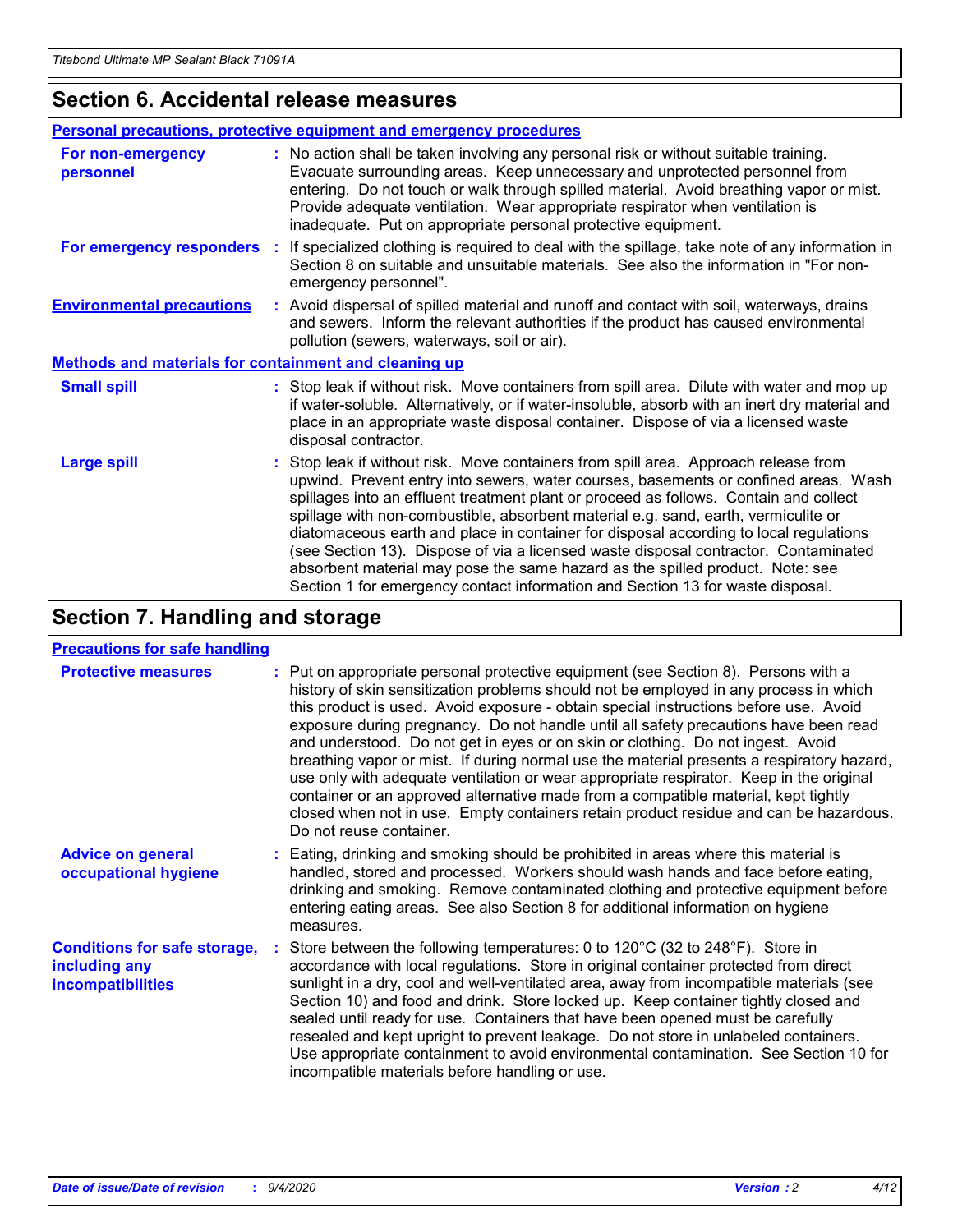## **Section 8. Exposure controls/personal protection**

#### **Control parameters**

#### **Occupational exposure limits**

| <b>Ingredient name</b>                               |    |                        | <b>Exposure limits</b>                                                                                                                                                                                                                                                                                                                                                                                                                                                                                                                                                                                                 |
|------------------------------------------------------|----|------------------------|------------------------------------------------------------------------------------------------------------------------------------------------------------------------------------------------------------------------------------------------------------------------------------------------------------------------------------------------------------------------------------------------------------------------------------------------------------------------------------------------------------------------------------------------------------------------------------------------------------------------|
| 3-aminopropyltriethoxysilane<br>Dibutyltin dilaurate |    |                        | None.<br>ACGIH TLV (United States, 3/2020). Absorbed through skin.<br>Notes: as Sn<br>TWA: $0.1 \text{ mg/m}^3$ , (as Sn) 8 hours.<br>STEL: 0.2 mg/m <sup>3</sup> , (as Sn) 15 minutes.<br>NIOSH REL (United States, 10/2016). Absorbed through skin.<br>Notes: as Sn<br>TWA: 0.1 mg/m <sup>3</sup> , (as Sn) 10 hours.<br>OSHA PEL (United States, 5/2018). Notes: as Sn<br>TWA: $0.1 \text{ mg/m}^3$ , (as Sn) 8 hours.<br>OSHA PEL 1989 (United States, 3/1989). Absorbed through skin.<br>Notes: measured as Sn<br>TWA: 0.1 mg/m <sup>3</sup> , (measured as Sn) 8 hours. Form: Organic                            |
| <b>Appropriate engineering</b><br>controls           |    |                        | : If user operations generate dust, fumes, gas, vapor or mist, use process enclosures,<br>local exhaust ventilation or other engineering controls to keep worker exposure to<br>airborne contaminants below any recommended or statutory limits.                                                                                                                                                                                                                                                                                                                                                                       |
| <b>Environmental exposure</b><br>controls            |    |                        | Emissions from ventilation or work process equipment should be checked to ensure<br>they comply with the requirements of environmental protection legislation. In some<br>cases, fume scrubbers, filters or engineering modifications to the process equipment<br>will be necessary to reduce emissions to acceptable levels.                                                                                                                                                                                                                                                                                          |
| <b>Individual protection measures</b>                |    |                        |                                                                                                                                                                                                                                                                                                                                                                                                                                                                                                                                                                                                                        |
| <b>Hygiene measures</b>                              |    |                        | : Wash hands, forearms and face thoroughly after handling chemical products, before<br>eating, smoking and using the lavatory and at the end of the working period.<br>Appropriate techniques should be used to remove potentially contaminated clothing.<br>Contaminated work clothing should not be allowed out of the workplace. Wash<br>contaminated clothing before reusing. Ensure that eyewash stations and safety<br>showers are close to the workstation location.                                                                                                                                            |
| <b>Eye/face protection</b>                           |    |                        | : Safety eyewear complying with an approved standard should be used when a risk<br>assessment indicates this is necessary to avoid exposure to liquid splashes, mists,<br>gases or dusts. If contact is possible, the following protection should be worn, unless<br>the assessment indicates a higher degree of protection: chemical splash goggles.                                                                                                                                                                                                                                                                  |
| <b>Skin protection</b>                               |    |                        |                                                                                                                                                                                                                                                                                                                                                                                                                                                                                                                                                                                                                        |
| <b>Hand protection</b>                               |    |                        | : Chemical-resistant, impervious gloves complying with an approved standard should be<br>worn at all times when handling chemical products if a risk assessment indicates this is<br>necessary. Considering the parameters specified by the glove manufacturer, check<br>during use that the gloves are still retaining their protective properties. It should be<br>noted that the time to breakthrough for any glove material may be different for different<br>glove manufacturers. In the case of mixtures, consisting of several substances, the<br>protection time of the gloves cannot be accurately estimated. |
| <b>Body protection</b>                               |    | handling this product. | Personal protective equipment for the body should be selected based on the task being<br>performed and the risks involved and should be approved by a specialist before                                                                                                                                                                                                                                                                                                                                                                                                                                                |
| <b>Other skin protection</b>                         |    |                        | : Appropriate footwear and any additional skin protection measures should be selected<br>based on the task being performed and the risks involved and should be approved by a<br>specialist before handling this product.                                                                                                                                                                                                                                                                                                                                                                                              |
| <b>Respiratory protection</b>                        | ÷. | aspects of use.        | Based on the hazard and potential for exposure, select a respirator that meets the<br>appropriate standard or certification. Respirators must be used according to a<br>respiratory protection program to ensure proper fitting, training, and other important                                                                                                                                                                                                                                                                                                                                                         |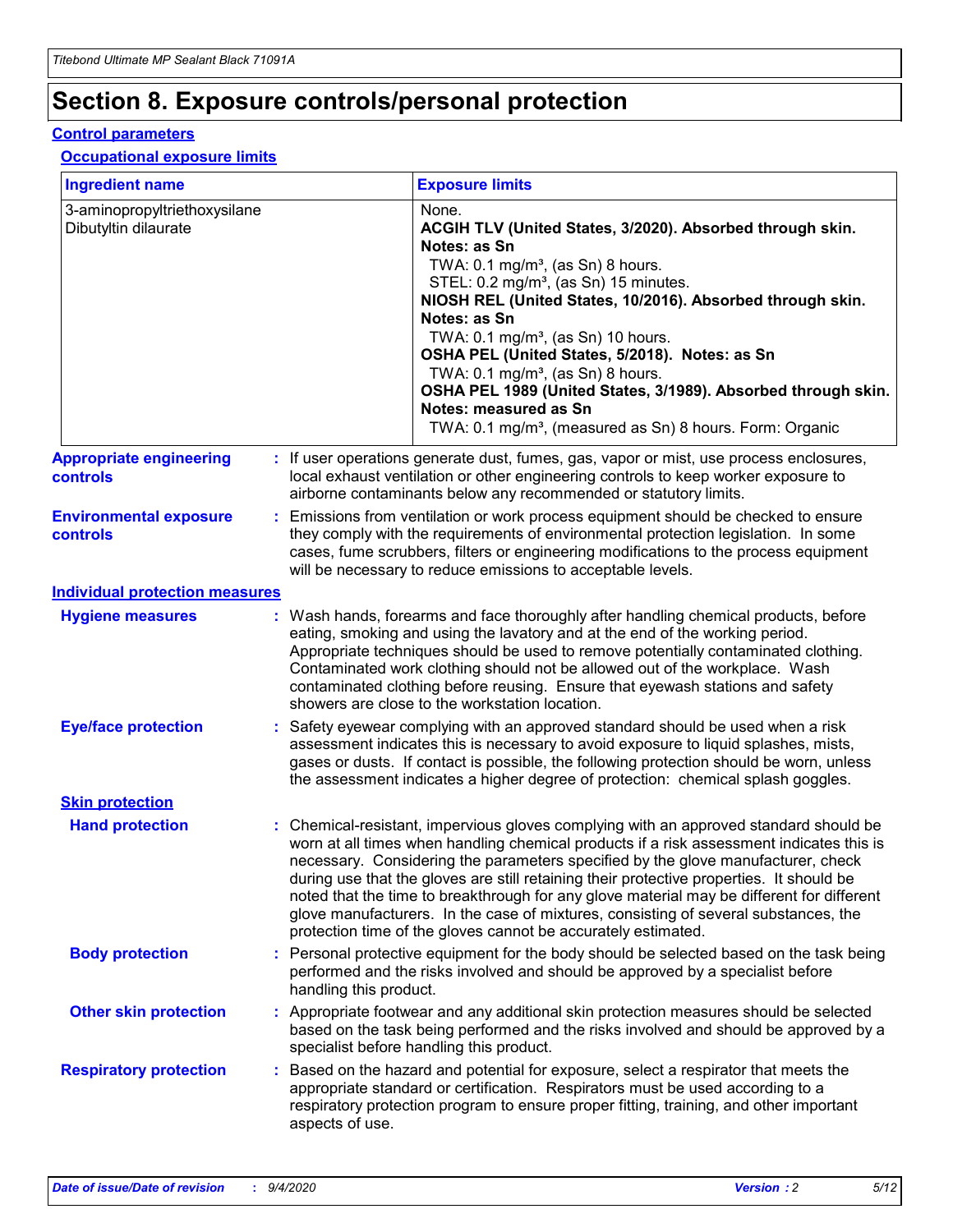### **Section 9. Physical and chemical properties**

#### **Appearance**

| <b>Physical state</b>                             | : Liquid. [Paste.]                                              |
|---------------------------------------------------|-----------------------------------------------------------------|
| <b>Color</b>                                      | $:$ Black.                                                      |
| Odor                                              | Characteristic.                                                 |
| <b>Odor threshold</b>                             | $:$ Not available.                                              |
| pH                                                | : Not applicable.                                               |
| <b>Melting point</b>                              | : Not available.                                                |
| <b>Boiling point</b>                              | : $>200^{\circ}$ C ( $>392^{\circ}$ F)                          |
| <b>Flash point</b>                                | : Closed cup: >200°C (>392°F) [Setaflash.]                      |
| <b>Evaporation rate</b>                           | $:$ <1 (butyl acetate = 1)                                      |
| <b>Flammability (solid, gas)</b>                  | : Not available.                                                |
| Lower and upper explosive<br>(flammable) limits   | : Not available.                                                |
| <b>VOC (less water, less</b><br>exempt solvents)  | $: 0$ g/l                                                       |
| <b>Volatility</b>                                 | $: 0\%$ (w/w)                                                   |
| <b>Vapor density</b>                              | : Not available.                                                |
| <b>Relative density</b>                           | : 1.432                                                         |
| <b>Solubility</b>                                 | Insoluble in the following materials: cold water and hot water. |
| <b>Solubility in water</b>                        | : Not available.                                                |
| <b>Partition coefficient: n-</b><br>octanol/water | : Not available.                                                |
| <b>Auto-ignition temperature</b>                  | : Not available.                                                |
| <b>Decomposition temperature</b>                  | : Not available.                                                |
| <b>Viscosity</b>                                  | $:$ Not available.                                              |

### **Section 10. Stability and reactivity**

| <b>Reactivity</b>                            | : No specific test data related to reactivity available for this product or its ingredients.              |
|----------------------------------------------|-----------------------------------------------------------------------------------------------------------|
| <b>Chemical stability</b>                    | : The product is stable.                                                                                  |
| <b>Possibility of hazardous</b><br>reactions | : Under normal conditions of storage and use, hazardous reactions will not occur.                         |
| <b>Conditions to avoid</b>                   | : No specific data.                                                                                       |
| <b>Incompatible materials</b>                | : No specific data.                                                                                       |
| <b>Hazardous decomposition</b><br>products   | : Under normal conditions of storage and use, hazardous decomposition products should<br>not be produced. |

### **Section 11. Toxicological information**

### **Information on toxicological effects**

#### **Acute toxicity**

| <b>Product/ingredient name</b> | <b>Result</b>           | <b>Species</b> | <b>Dose</b>                | <b>Exposure</b> |
|--------------------------------|-------------------------|----------------|----------------------------|-----------------|
| 3-aminopropyltriethoxysilane   | <b>ILD50 Dermal</b>     | Rabbit         | 4.29 g/kg                  |                 |
| Dibutyltin dilaurate           | ILD50 Oral<br>LD50 Oral | Rat<br>Rat     | $1.57$ g/kg<br>175 $mg/kg$ |                 |
|                                |                         |                |                            |                 |

**Irritation/Corrosion**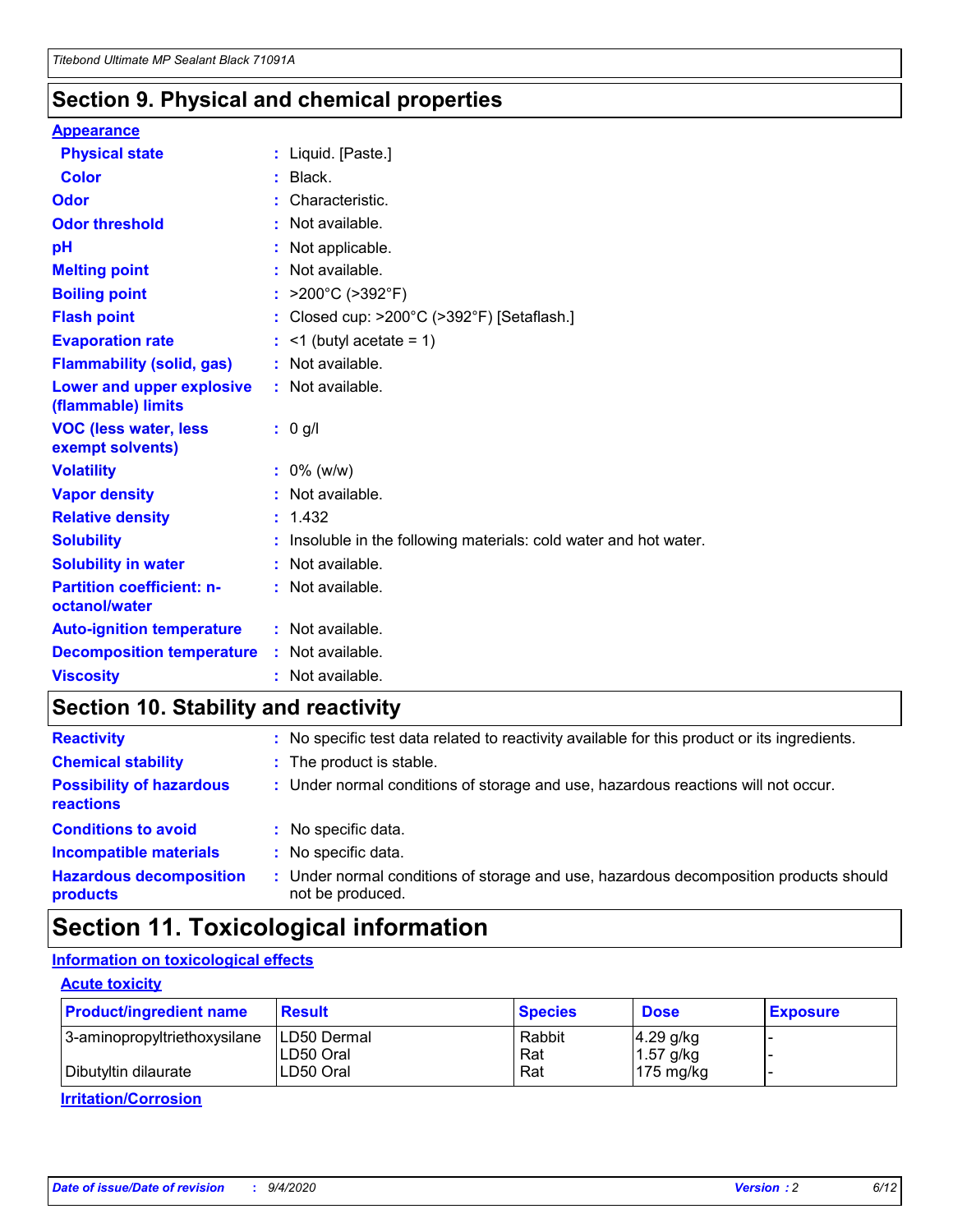# **Section 11. Toxicological information**

| <b>Product/ingredient name</b> | <b>Result</b>                 | <b>Species</b> | <b>Score</b> | <b>Exposure</b>  | <b>Observation</b> |
|--------------------------------|-------------------------------|----------------|--------------|------------------|--------------------|
| 3-aminopropyltriethoxysilane   | Eyes - Mild irritant          | Rabbit         |              | $100 \text{ mg}$ |                    |
|                                | Eyes - Severe irritant        | Rabbit         |              | 24 hours 750     |                    |
|                                |                               |                |              | ug               |                    |
|                                | <b>Skin - Severe irritant</b> | Rabbit         |              | 24 hours 5       | ٠                  |
|                                |                               |                |              | mq               |                    |
| Dibutyltin dilaurate           | Eyes - Moderate irritant      | Rabbit         |              | 24 hours 100     |                    |
|                                | <b>Skin - Severe irritant</b> | Rabbit         |              | mg<br>500 mg     |                    |
|                                |                               |                |              |                  |                    |

#### **Sensitization**

Not available.

#### **Mutagenicity**

Not available.

#### **Carcinogenicity**

Not available.

#### **Reproductive toxicity**

Not available.

#### **Teratogenicity**

Not available.

#### **Specific target organ toxicity (single exposure)**

Not available.

#### **Specific target organ toxicity (repeated exposure)**

| <b>Name</b>                                                                         |                                                                            | <b>Category</b>                                     | <b>Route of</b><br>exposure | <b>Target organs</b> |
|-------------------------------------------------------------------------------------|----------------------------------------------------------------------------|-----------------------------------------------------|-----------------------------|----------------------|
| Dibutyltin dilaurate                                                                |                                                                            | Category 1                                          |                             | respiratory system   |
| <b>Aspiration hazard</b><br>Not available.                                          |                                                                            |                                                     |                             |                      |
| <b>Information on the likely</b><br>routes of exposure                              | : Not available.                                                           |                                                     |                             |                      |
| <b>Potential acute health effects</b>                                               |                                                                            |                                                     |                             |                      |
| <b>Eye contact</b>                                                                  | : May cause eye irritation.                                                |                                                     |                             |                      |
| <b>Inhalation</b>                                                                   |                                                                            | : No known significant effects or critical hazards. |                             |                      |
| <b>Skin contact</b>                                                                 | : May cause skin irritation.                                               |                                                     |                             |                      |
| <b>Ingestion</b>                                                                    |                                                                            | : No known significant effects or critical hazards. |                             |                      |
| <b>Symptoms related to the physical, chemical and toxicological characteristics</b> |                                                                            |                                                     |                             |                      |
| <b>Eye contact</b>                                                                  | irritation<br>watering<br>redness                                          | : Adverse symptoms may include the following:       |                             |                      |
| <b>Inhalation</b>                                                                   | reduced fetal weight<br>increase in fetal deaths<br>skeletal malformations | : Adverse symptoms may include the following:       |                             |                      |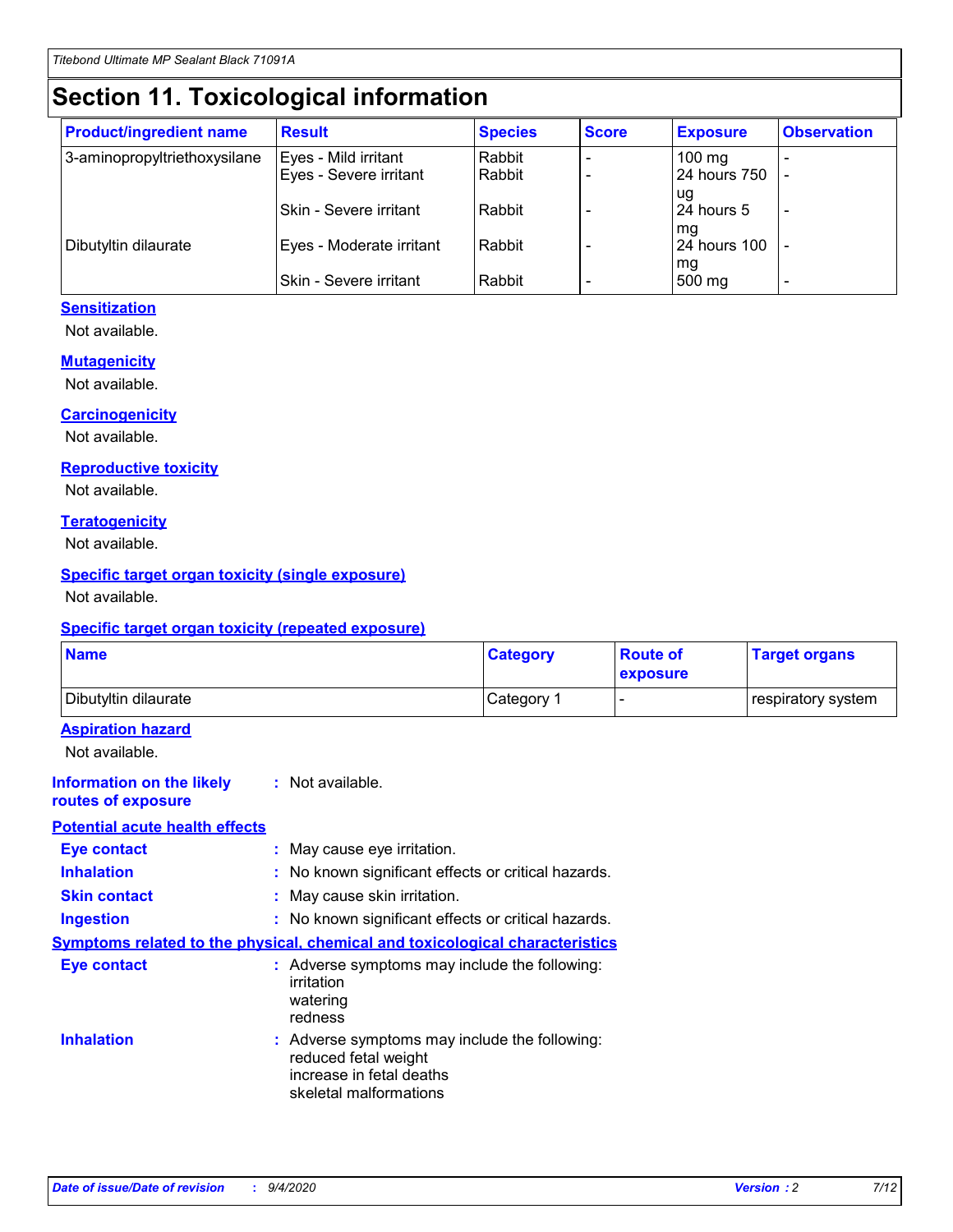# **Section 11. Toxicological information**

| <b>Skin contact</b>                     | : Adverse symptoms may include the following:<br>irritation                                              |
|-----------------------------------------|----------------------------------------------------------------------------------------------------------|
|                                         | redness                                                                                                  |
|                                         | reduced fetal weight                                                                                     |
|                                         | increase in fetal deaths                                                                                 |
|                                         | skeletal malformations                                                                                   |
| <b>Ingestion</b>                        | : Adverse symptoms may include the following:<br>reduced fetal weight                                    |
|                                         | increase in fetal deaths                                                                                 |
|                                         | skeletal malformations                                                                                   |
|                                         | Delayed and immediate effects and also chronic effects from short and long term exposure                 |
| <b>Short term exposure</b>              |                                                                                                          |
| <b>Potential immediate</b><br>effects   | : Not available.                                                                                         |
| <b>Potential delayed effects</b>        | : Not available.                                                                                         |
| Long term exposure                      |                                                                                                          |
| <b>Potential immediate</b>              | : Not available.                                                                                         |
| effects                                 |                                                                                                          |
| <b>Potential delayed effects</b>        | : Not available.                                                                                         |
| <b>Potential chronic health effects</b> |                                                                                                          |
| Not available.                          |                                                                                                          |
| <b>General</b>                          | : Once sensitized, a severe allergic reaction may occur when subsequently exposed to<br>very low levels. |
| <b>Carcinogenicity</b>                  | : No known significant effects or critical hazards.                                                      |
| <b>Mutagenicity</b>                     | No known significant effects or critical hazards.                                                        |
| <b>Teratogenicity</b>                   | May damage the unborn child.                                                                             |
| <b>Developmental effects</b>            | : No known significant effects or critical hazards.                                                      |
| <b>Fertility effects</b>                | : May damage fertility.                                                                                  |
| <b>Numerical measures of toxicity</b>   |                                                                                                          |
| <b>Acute toxicity estimates</b>         |                                                                                                          |
| .                                       |                                                                                                          |

Not available.

## **Section 12. Ecological information**

#### **Toxicity**

| <b>Product/ingredient name</b> | <b>Result</b>                                       | <b>Species</b>               | <b>Exposure</b>       |
|--------------------------------|-----------------------------------------------------|------------------------------|-----------------------|
| Dibutyltin dilaurate           | $ CC50>3$ mg/l<br>Chronic EC10 > 2 mg/l Fresh water | Algae<br>Algae - Desmodesmus | 72 hours<br>196 hours |
|                                |                                                     | <b>I</b> subspicatus         |                       |

#### **Persistence and degradability**

| <b>Product/ingredient name</b> | <b>Test</b>                                                                    | <b>Result</b>  |                   | <b>Dose</b> | <b>Inoculum</b>         |
|--------------------------------|--------------------------------------------------------------------------------|----------------|-------------------|-------------|-------------------------|
| Dibutyltin dilaurate           | OECD 301F<br>Ready<br>Biodegradability -<br>Manometric<br>Respirometry<br>Test | 23 % - 28 days |                   |             |                         |
| <b>Product/ingredient name</b> | <b>Aquatic half-life</b>                                                       |                | <b>Photolysis</b> |             | <b>Biodegradability</b> |
| Dibutyltin dilaurate           |                                                                                |                |                   |             | <b>Inherent</b>         |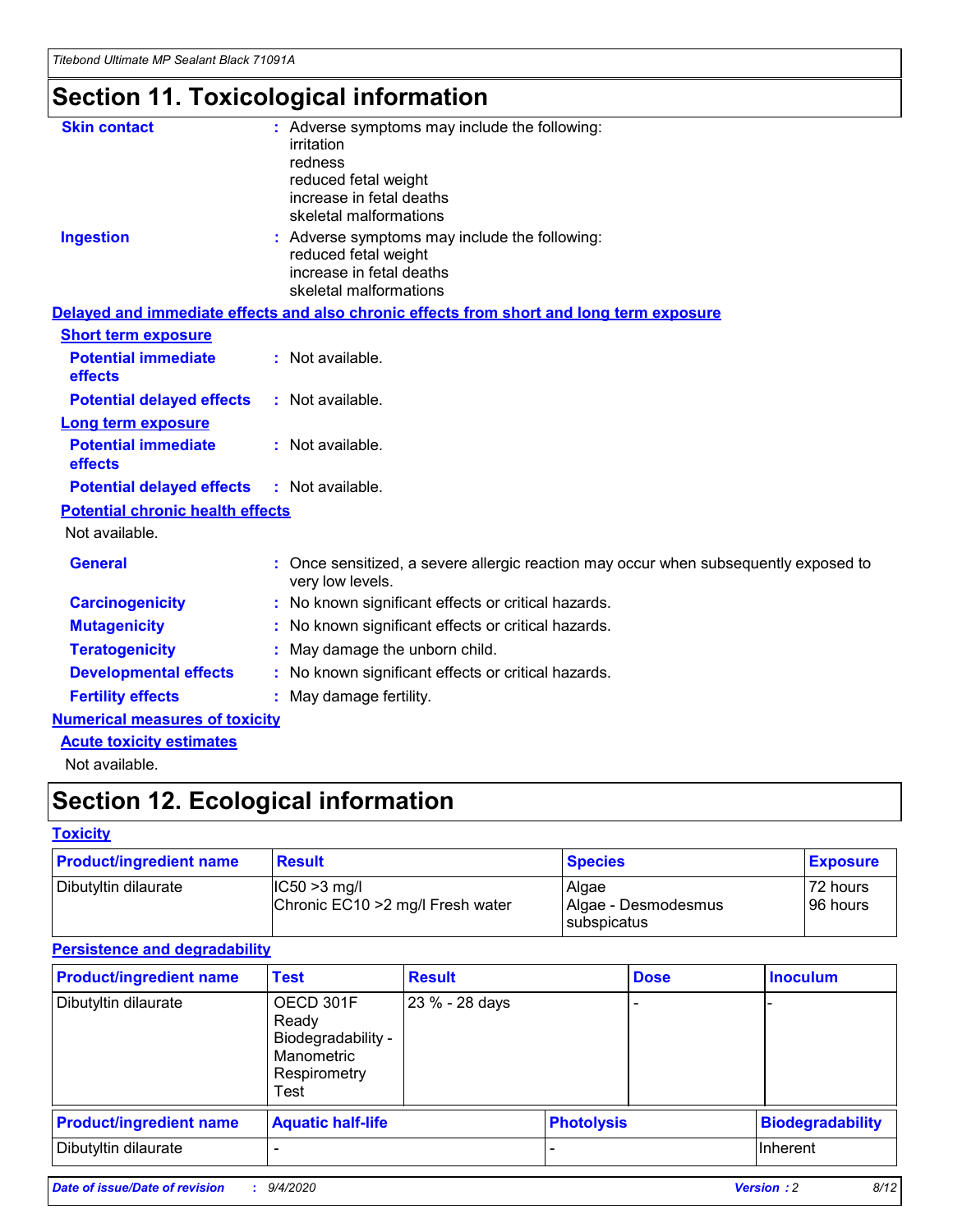# **Section 12. Ecological information**

#### **Bioaccumulative potential**

| <b>Product/ingredient name</b> | <b>LogP</b> <sub>ow</sub> | <b>BCF</b> | <b>Potential</b> |
|--------------------------------|---------------------------|------------|------------------|
| 3-aminopropyltriethoxysilane   | 4.44                      | 3.4        | low              |
| Dibutyltin dilaurate           |                           | 2.91       | low              |

#### **Mobility in soil**

| <b>Soil/water partition</b> | : Not available. |
|-----------------------------|------------------|
|-----------------------------|------------------|

| Other adverse effects | : No known significant effects or critical hazards. |  |
|-----------------------|-----------------------------------------------------|--|
|                       |                                                     |  |

### **Section 13. Disposal considerations**

**Disposal methods :**

**coefficient (KOC)**

The generation of waste should be avoided or minimized wherever possible. Disposal of this product, solutions and any by-products should at all times comply with the requirements of environmental protection and waste disposal legislation and any regional local authority requirements. Dispose of surplus and non-recyclable products via a licensed waste disposal contractor. Waste should not be disposed of untreated to the sewer unless fully compliant with the requirements of all authorities with jurisdiction. Waste packaging should be recycled. Incineration or landfill should only be considered when recycling is not feasible. This material and its container must be disposed of in a safe way. Care should be taken when handling emptied containers that have not been cleaned or rinsed out. Empty containers or liners may retain some product residues. Avoid dispersal of spilled material and runoff and contact with soil, waterways, drains and sewers.

### **Section 14. Transport information**

|                                      | <b>DOT</b><br><b>Classification</b> | <b>TDG</b><br><b>Classification</b> | <b>Mexico</b><br><b>Classification</b> | <b>ADR/RID</b>           | <b>IMDG</b>              | <b>IATA</b>    |
|--------------------------------------|-------------------------------------|-------------------------------------|----------------------------------------|--------------------------|--------------------------|----------------|
| <b>UN number</b>                     | Not regulated.                      | Not regulated.                      | Not regulated.                         | Not regulated.           | Not regulated.           | Not regulated. |
| <b>UN proper</b><br>shipping name    |                                     |                                     |                                        |                          |                          |                |
| <b>Transport</b><br>hazard class(es) |                                     | $\overline{\phantom{0}}$            | $\qquad \qquad \blacksquare$           | $\overline{\phantom{0}}$ | $\overline{\phantom{0}}$ |                |
| <b>Packing group</b>                 |                                     |                                     |                                        |                          |                          |                |
| <b>Environmental</b><br>hazards      | No.                                 | No.                                 | No.                                    | No.                      | No.                      | No.            |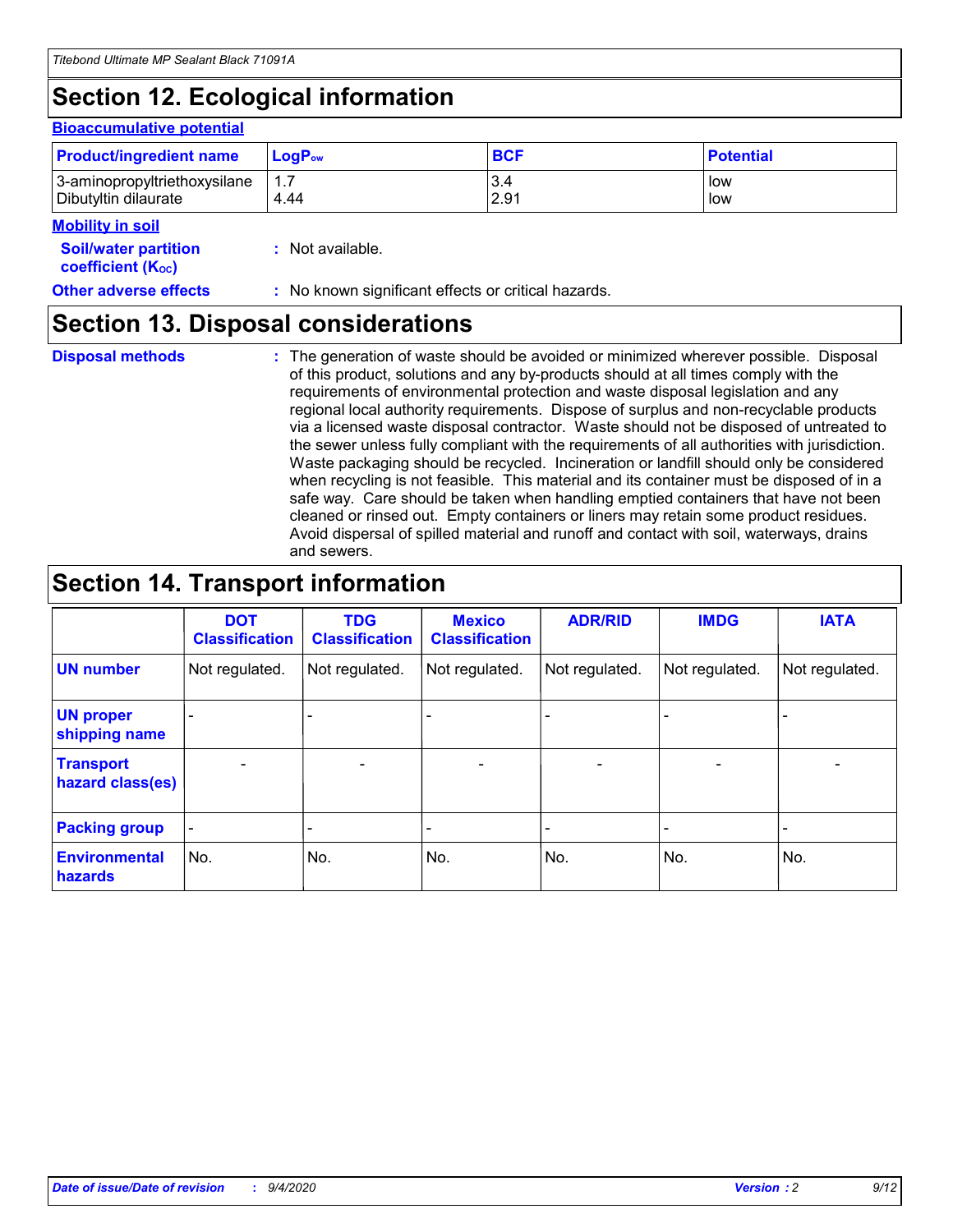### **Section 15. Regulatory information**

#### **U.S. Federal regulations**

#### **SARA 302/304**

#### **Composition/information on ingredients**

No products were found.

| SARA 304 RQ | Not applicable. |
|-------------|-----------------|
|-------------|-----------------|

#### **SARA 311/312**

#### **Classification :** EYE IRRITATION - Category 2B SKIN SENSITIZATION - Category 1 TOXIC TO REPRODUCTION - Category 1B HNOC - Product generates methanol during cure.

#### **Composition/information on ingredients**

| <b>Name</b>                  | $\frac{9}{6}$ | <b>Classification</b>                                                                                                                                                                                                                                                                                      |
|------------------------------|---------------|------------------------------------------------------------------------------------------------------------------------------------------------------------------------------------------------------------------------------------------------------------------------------------------------------------|
| 3-aminopropyltriethoxysilane | $\leq$ 3      | <b>FLAMMABLE LIQUIDS - Category 4</b><br><b>ACUTE TOXICITY (oral) - Category 4</b><br><b>SKIN IRRITATION - Category 2</b><br>EYE IRRITATION - Category 2A                                                                                                                                                  |
| Dibutyltin dilaurate         | ≤0.3          | <b>ACUTE TOXICITY (oral) - Category 3</b><br>SKIN CORROSION - Category 1C<br>SERIOUS EYE DAMAGE - Category 1<br>SKIN SENSITIZATION - Category 1<br><b>GERM CELL MUTAGENICITY - Category 2</b><br>TOXIC TO REPRODUCTION - Category 1B<br>SPECIFIC TARGET ORGAN TOXICITY (REPEATED<br>EXPOSURE) - Category 1 |

#### **State regulations**

**Massachusetts :**

: None of the components are listed.

**New York :** None of the components are listed. **New Jersey :** None of the components are listed.

**Pennsylvania :** None of the components are listed.

#### **California Prop. 65**

WARNING: This product can expose you to methanol, which is known to the State of California to cause birth defects or other reproductive harm. For more information go to www.P65Warnings.ca.gov.

| Ingredient name | No significant risk<br>level | <b>Maximum</b><br>acceptable dosage<br><b>level</b> |
|-----------------|------------------------------|-----------------------------------------------------|
| l methanol      |                              | Yes.                                                |

#### **International regulations**

**Chemical Weapon Convention List Schedules I, II & III Chemicals** Not listed.

#### **Montreal Protocol**

Not listed.

**Stockholm Convention on Persistent Organic Pollutants**

Not listed.

#### **UNECE Aarhus Protocol on POPs and Heavy Metals** Not listed.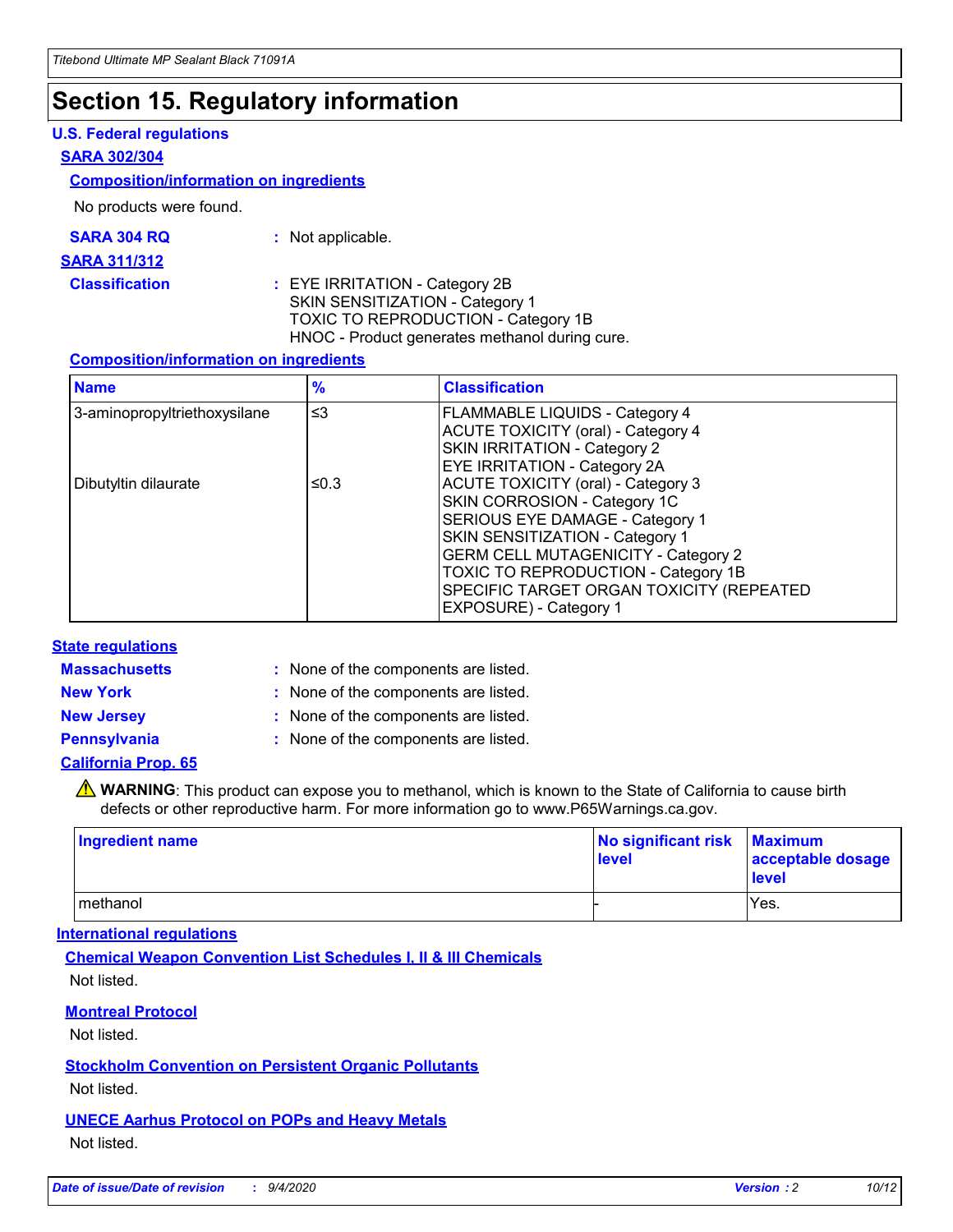### **Section 15. Regulatory information**

#### **Inventory list**

**China :** Not determined.

**United States TSCA 8(b) inventory**

**:** All components are active or exempted.

### **Section 16. Other information**





**Caution: HMIS® ratings are based on a 0-4 rating scale, with 0 representing minimal hazards or risks, and 4 representing significant hazards or risks. Although HMIS® ratings and the associated label are not required on SDSs or products leaving a facility under 29 CFR 1910.1200, the preparer may choose to provide them. HMIS® ratings are to be used with a fully implemented HMIS® program. HMIS® is a registered trademark and service mark of the American Coatings Association, Inc.**

**The customer is responsible for determining the PPE code for this material. For more information on HMIS® Personal Protective Equipment (PPE) codes, consult the HMIS® Implementation Manual.**

**National Fire Protection Association (U.S.A.)**



**Reprinted with permission from NFPA 704-2001, Identification of the Hazards of Materials for Emergency Response Copyright ©1997, National Fire Protection Association, Quincy, MA 02269. This reprinted material is not the complete and official position of the National Fire Protection Association, on the referenced subject which is represented only by the standard in its entirety.**

**Copyright ©2001, National Fire Protection Association, Quincy, MA 02269. This warning system is intended to be interpreted and applied only by properly trained individuals to identify fire, health and reactivity hazards of chemicals. The user is referred to certain limited number of chemicals with recommended classifications in NFPA 49 and NFPA 325, which would be used as a guideline only. Whether the chemicals are classified by NFPA or not, anyone using the 704 systems to classify chemicals does so at their own risk.**

#### **Procedure used to derive the classification**

| <b>Classification</b>                                                                                         | <b>Justification</b>                                  |
|---------------------------------------------------------------------------------------------------------------|-------------------------------------------------------|
| <b>EYE IRRITATION - Category 2B</b><br>SKIN SENSITIZATION - Category 1<br>TOXIC TO REPRODUCTION - Category 1B | Expert judgment<br>Expert judgment<br>Expert judgment |
| <b>History</b>                                                                                                |                                                       |

| .                                 |              |
|-----------------------------------|--------------|
| <b>Date of printing</b>           | : 4/22/2022  |
| Date of issue/Date of<br>revision | 9/4/2020     |
| Date of previous issue            | : 10/16/2020 |
| <b>Version</b>                    | $\cdot$ 2    |
|                                   |              |